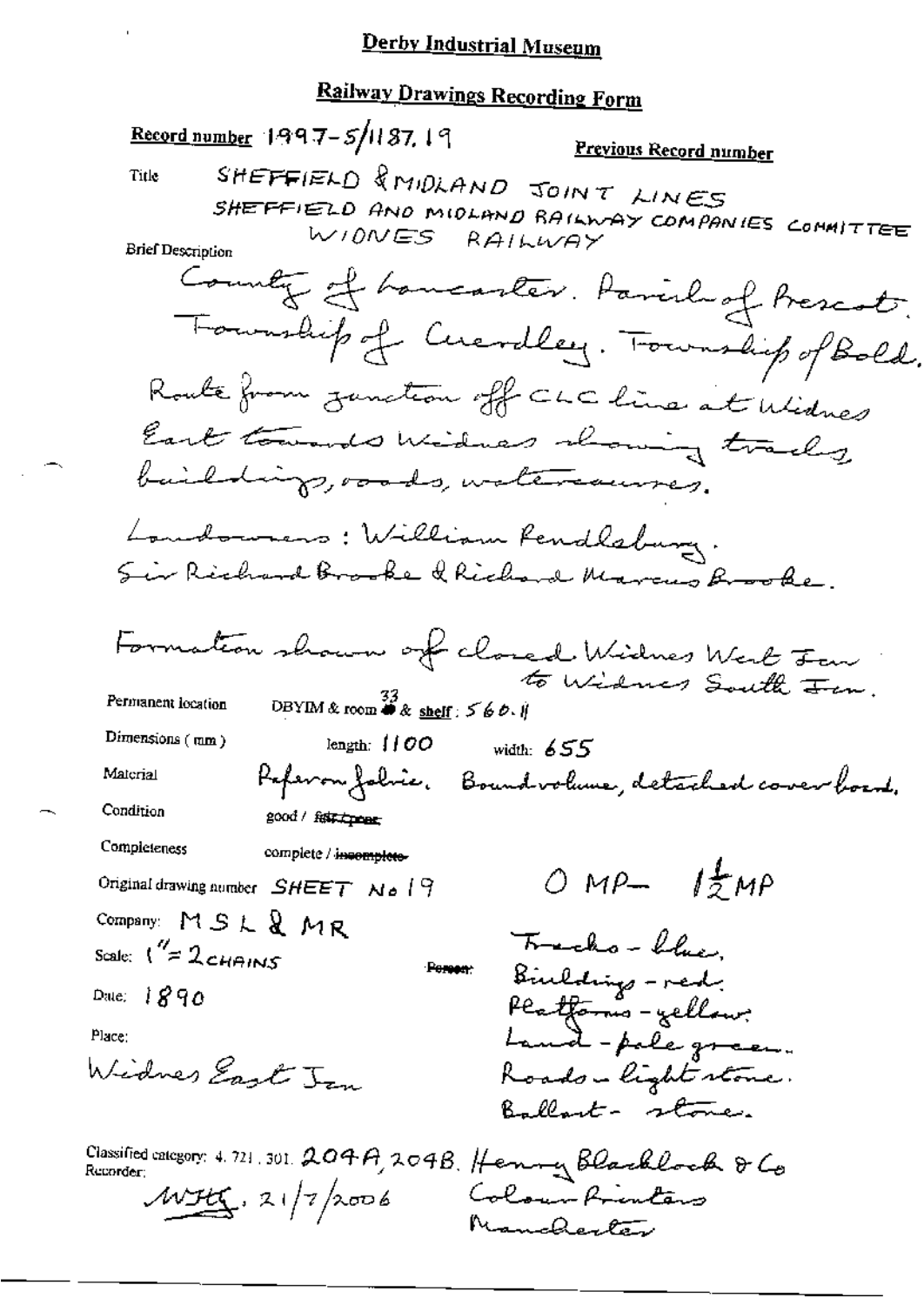# **Railway Drawings Recording Form**

**Record number 1997-5/1187, 20** Previous Record number SHEFFIELD & MIDLAND JOINT LINES Title SHEFFIELD AND MIDLAND RAILWAY COMPANIES COMMITTEE  $WIDNES$ RAILWAY **Brief Description** County of Lancaster. Parish of Preston Township of Cuevalley, Township of Widnes. Roate though Fanhouse Lane and Widnes Central Stations towards Moor Lave Jen. Stations, tracks, adgreeant buildings, roads, Windower viadual over LNWR. Landowners: Sir Richard Brooke & Richard Marcus Brooke John Bibby. Sir Edward Robert Sullivan, Robert Guest. Bedford Brewery Co. Tohn Matthews. Richard Muspratt. christofler Cleever Woodcom.<br>Friend Thomas Simcock. Prescot Building Society.<br>Permanent location Athin. Poter Longton. Frustees Wesley Chofal<br>Permanent location DBYIM&room 38 & shelf: 560.11 christofler Cleever Woodcock. LNWRCo. Adolph Kusel. Material Referan fabric. Bound volume, detached cover board. Condition good / fair / poor Completeness complete / incomplete- $12 MP - 32 MP$ Original drawing number SHEET No 20 Company: MSL & MR Tracks-blue Scale:  $1'' = 2c$ HAINS Binldings - red. Person: Date: 1890 Platforms - yellow: Land-pole green. Place: Fanhouse home States Roads-light stone. - Widnes Central Ballart- stone. Classified category: 4, 721, 301,  $204A$ . Henny Blacklock & Co Recorder:  $204C$  $WJtG = 2(7/2006)$ Colour Prienters Manchenter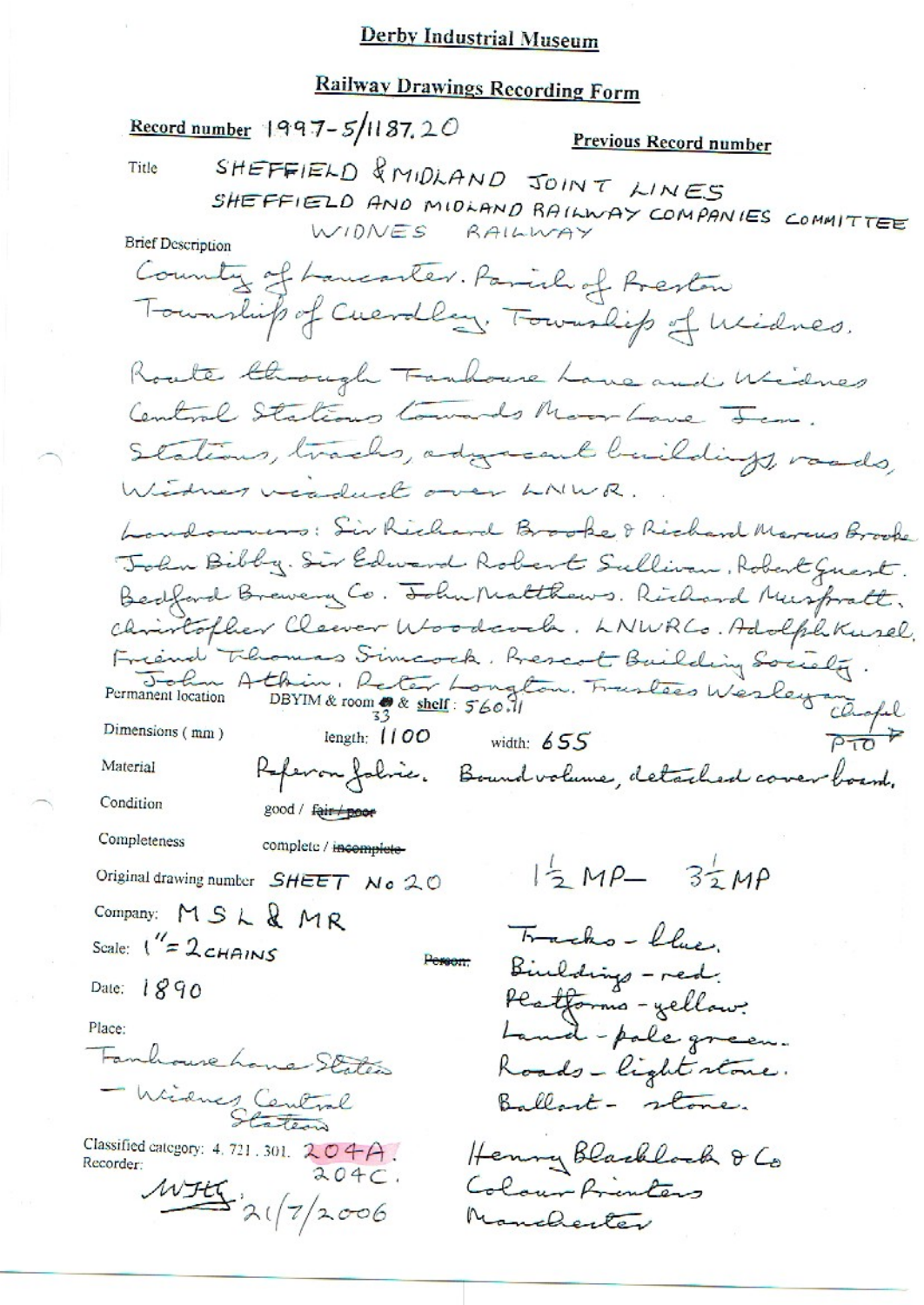## **Railway Drawings Recording Form**

Record number 1997-5/42 4 1049 Previous Record number  $MRP_132 / H67$ SOMRG Title

WEST WIDNES RAILWAY

**Brief Description** 

width:  $920$ 

Person:

DBYIM & room 49 & shelf . 136 length:  $985$ Dimensions (mm) Tracing folice Material Condition good / fair / poor Completeness

complete / incomplete-

Original drawing number

Permanent location

Company: HR

Scale:  $1^{\prime\prime} = 40$ FEET

Date:  $20 - 4 - 1880$ 

Place.

West Widney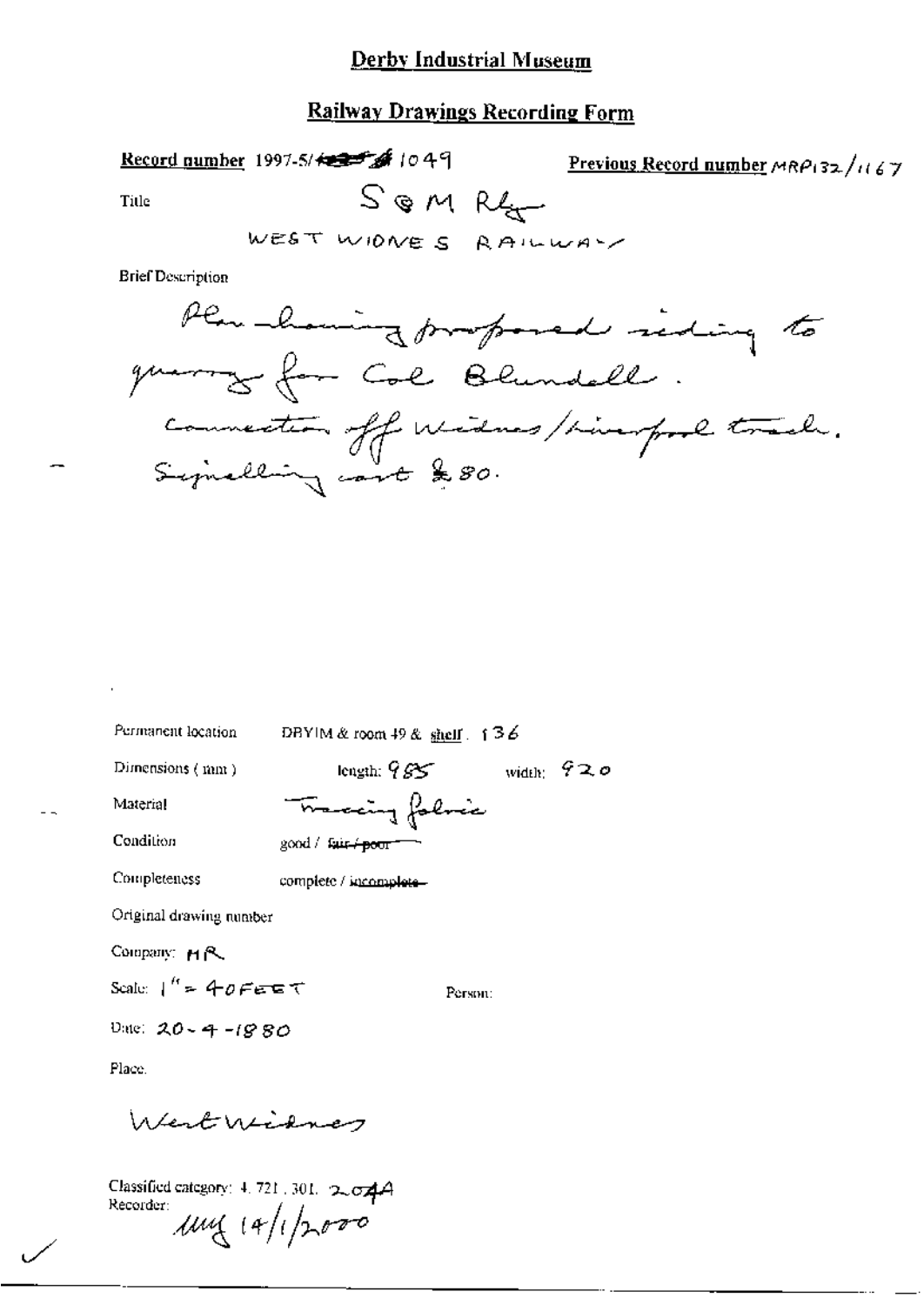# Railway Drawings Recording Form

## Record number 1997-5/1007

Previous Record number  $\exp(i32/)(2)$ 

Title

 $-1$ 

**Brief Description** 

| Permanent location                 | DBYIM & room 49 & shelf: $134$  |
|------------------------------------|---------------------------------|
| $Dimmathbf{Dimensions}$ ( $mm$ )   | length: $990$<br>width: $370$   |
| Material                           | Tracing folice                  |
| Condition                          | good / <del>fair / poor -</del> |
| Completeness                       | complete / incomplete-          |
| Original drawing number            | , 855                           |
| Company:                           |                                 |
| Scale: $i'' \equiv 1 \in F \cap N$ | Person:                         |
| Date: Prair $4,1880$               |                                 |
| Place:                             |                                 |
|                                    |                                 |

Windnes

Classified category: 4.721, 301. 204A<br>Recorder:<br>Mulle 17/17/199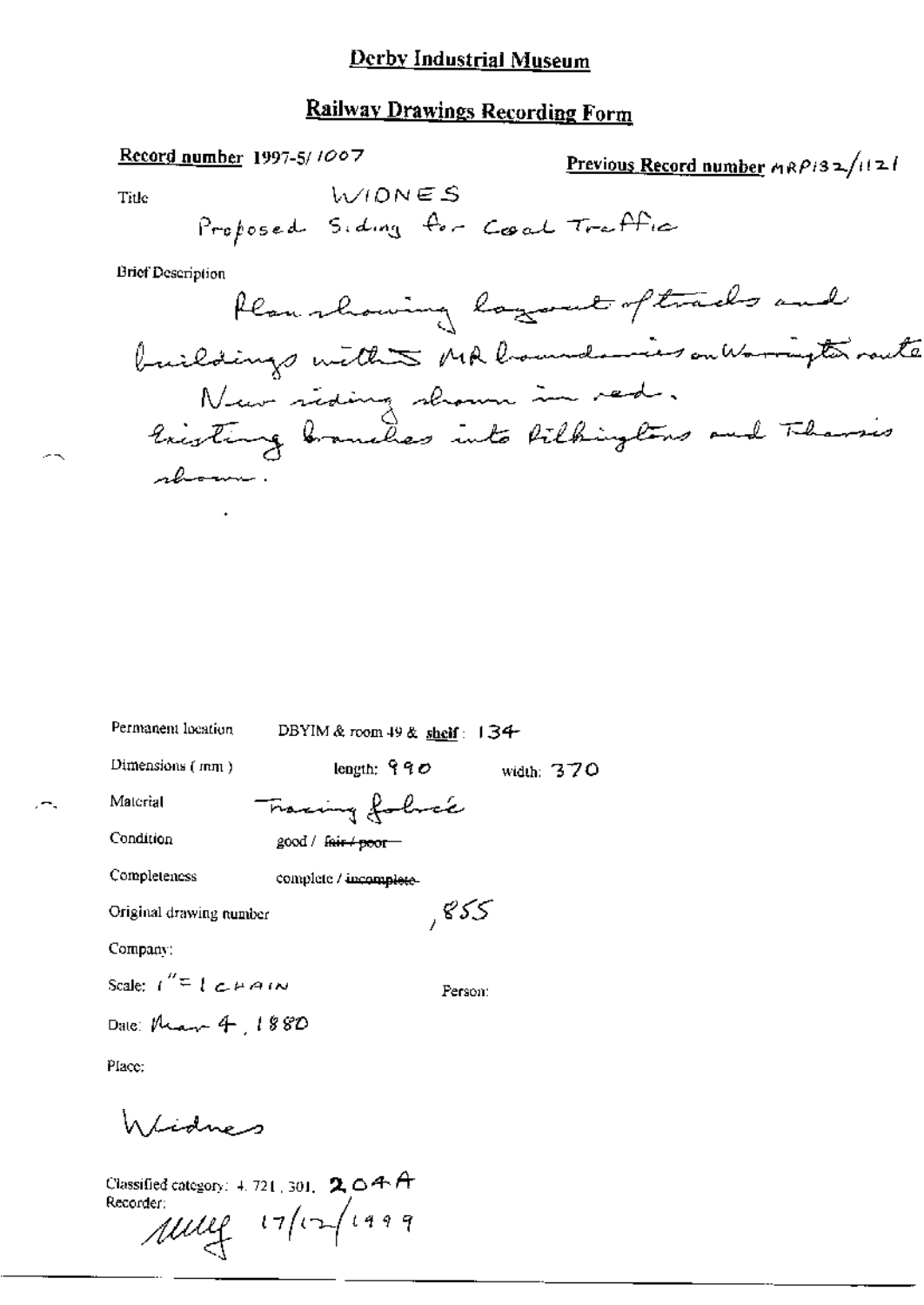# **Railway Drawings Recording Form**

Record number 1997-5/766

Previous Record number MRP132/853

Title

### **Brief Description**

Plan of Widnes/Marple track with area of land used as Tharsi's top by line into Thersis Works.

Permanent location

DBYIM & room 49 & shelf:  $97$ 

Dimensions (mm)

length:  $4-85$  width:  $380$ 

Person:

Material

Traning folice

Condition

Completeness

good / fair / poor

complete / incomplete

Original drawing number

Company: 34 R.

Scale:  $\int_0^{\pi}$  = 40 Fee T

Date: 23.4.1880

Place:

\n Lidnes

Classified category: 4, 721, 301,  $204A$ Recorder:<br>*UVL 28/5/1999*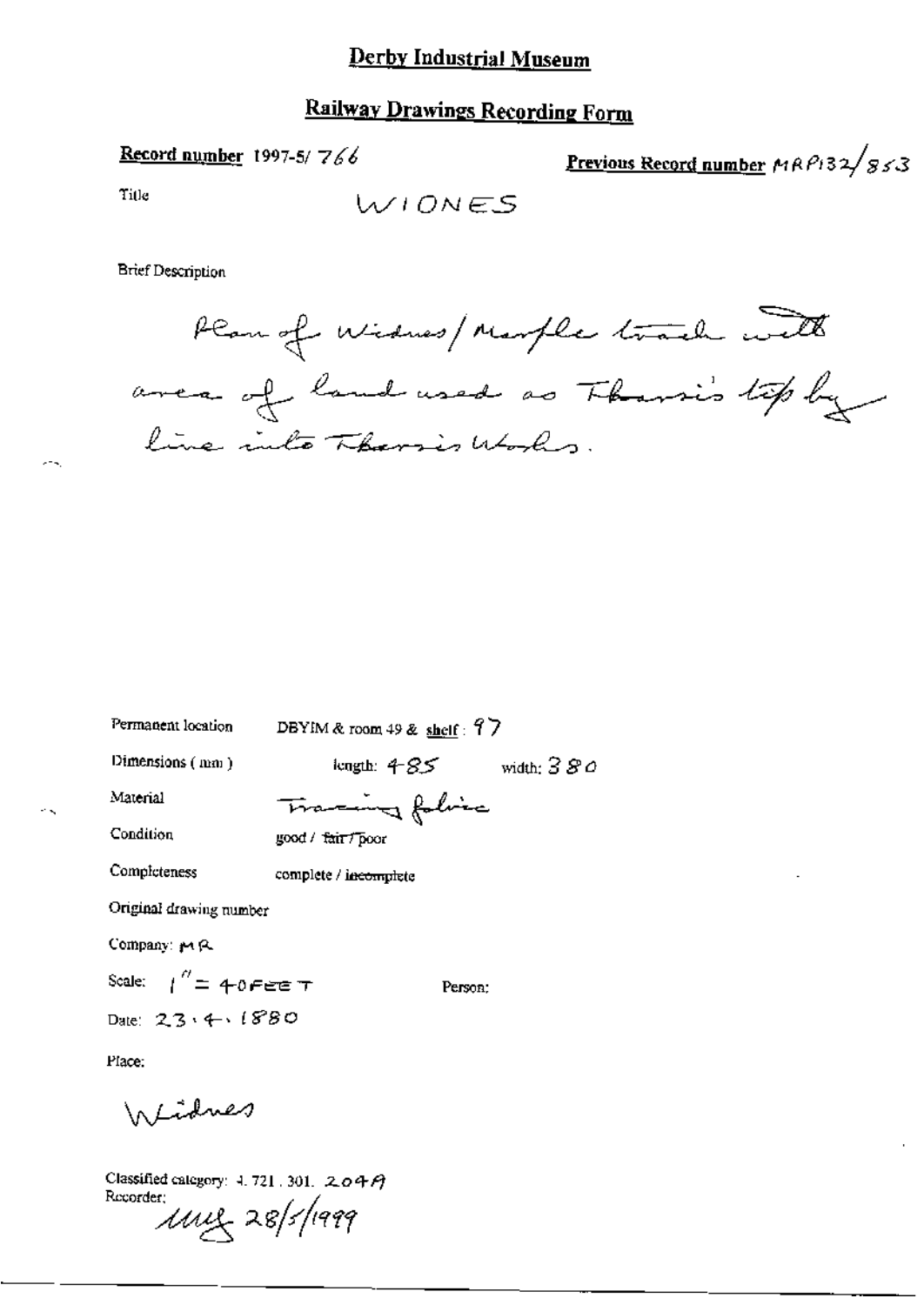# **Railway Drawings Recording Form**

Record number 1997-5/  $\overline{7}$   $\overline{8}$ 4-Previous Record number HRP132/87/ WIDNES EXTENSION Title PLAN OF GOODS YARD AND SULLIVAN'S AND PILKINGTONS SIDINGS **Brief Description** Plan of tracks, buildings, roads, watercourses & MR boundaryson himselts Cuendley vonte. Marin lines - blue Sédings - pond. Golden Bowl L.C. has b"ironwater profe, 4 feet below rail that is to leased by 27/5/1880 Boundary marked between railway and Messo Sullivens whole - redchand dot. Permanent location DBYIM & room 49 & shelf:  $98$ Dimensions (mm) length:  $\sqrt{820}$  width: 370 Tracingfoliac Material Condition good / fatt / poor Completeness complete / incomplete  $862$ Original drawing number Company: Scale:  $\int_{0}^{\pi} f(x) dx$ Person: Date:

*In Lednes* 

Place:

Classified category: 4, 721, 301, 2, 0 4  $\Theta$ Recorder:  $11\frac{1}{2}$  2 - 6 - 1999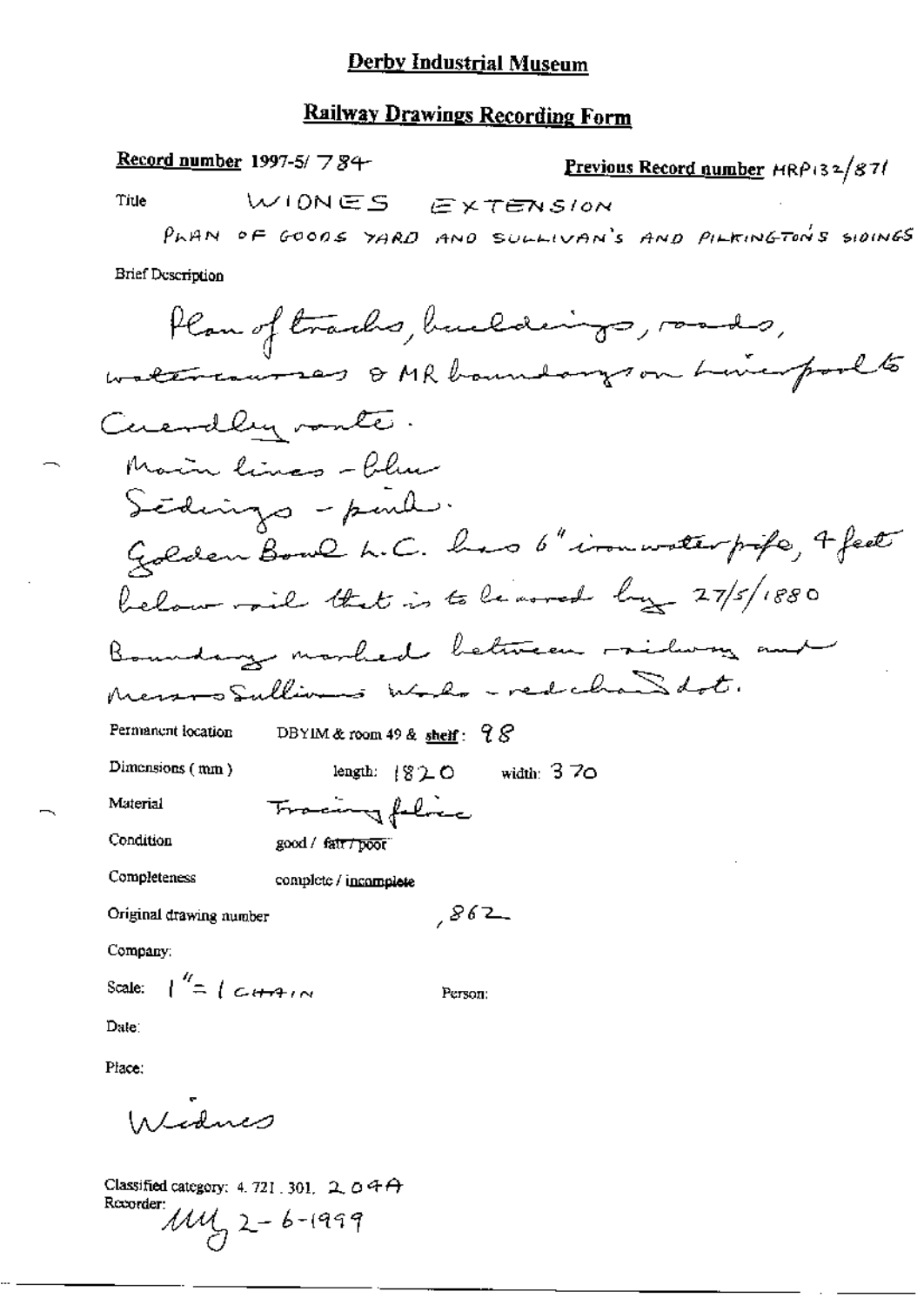### **Railway Drawings Recording Form**

Record number 1997-5/  $785.2-$ 

Previous Record number  $\mu_1$  R $\rho_{13}$  z  $/$ 872

Title

WIONES

**Brief Description** 

Plan of tracks in Widness Station showing proposed conserver Spink, Road, haildings shown.

Permanent location DBYIM & room 49 & shelf :  $28$ length:  $630$  width:  $315$ Dimensions (mm) Tracing folice Material

Condition good / fair / poor

Completeness complete / incomplete

Original drawing number

Company:

Scale:  $1'' = (c + A)$ Date:  $(9)(1879)$ 

Person:

Place:

 $h$  sides  $\varphi$ 

Classified category: 4, 721, 301,  $\alpha$  0 +  $\theta$ Recorder:  $112$  2-6-1999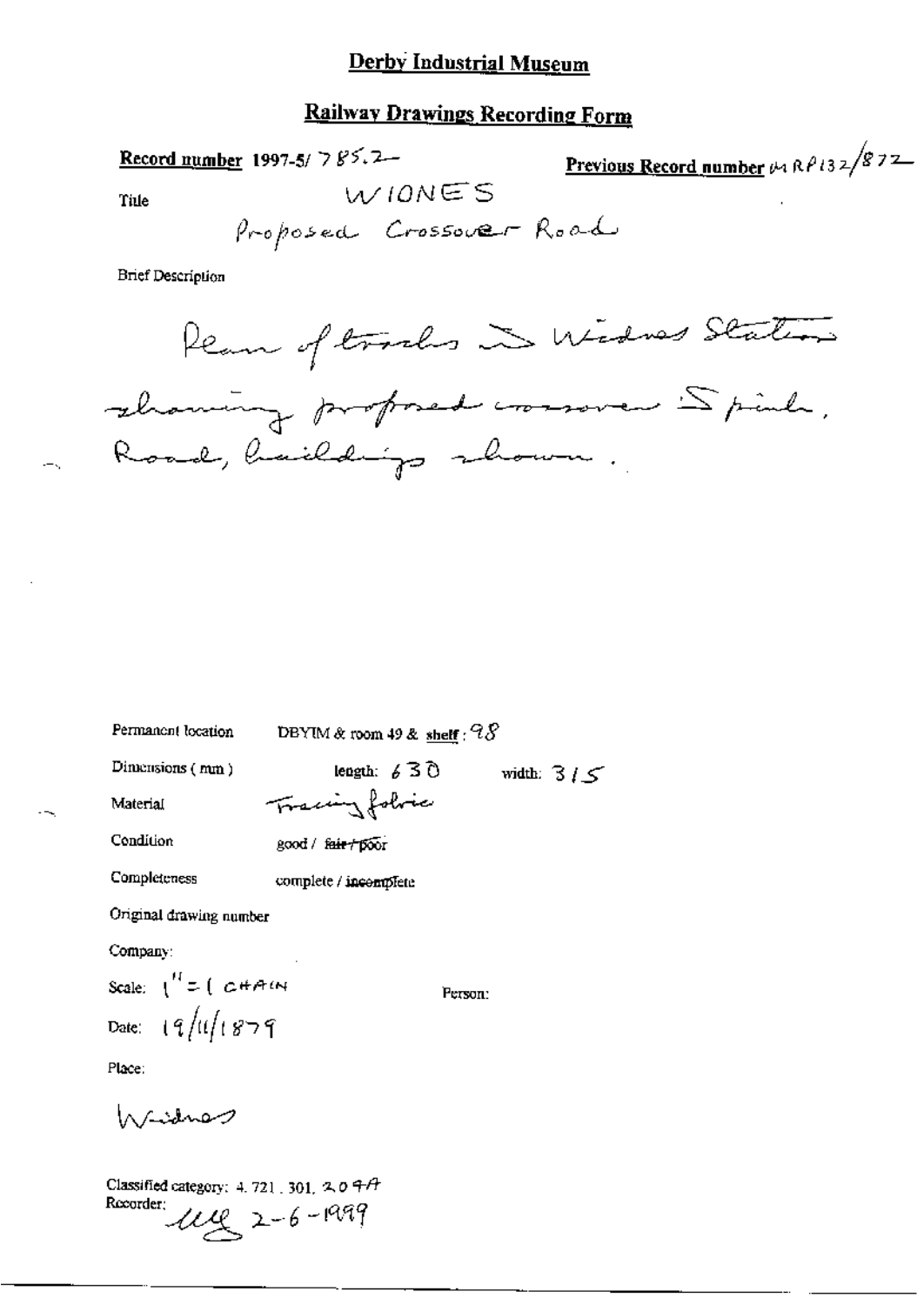# **Railway Drawings Recording Form**

Record number 1997-5/ 785.3 - 
$$
\sqrt{5}
$$

Title

 $\overline{\phantom{a}}$ 

**Brief Description** 

Companies

| Permanent location             |                       | DBYIM & room 49 & shelf: $220291$ $\beta_{12}58310$ |
|--------------------------------|-----------------------|-----------------------------------------------------|
| Dimensions $(m\pi)$            |                       | width: $2.05$                                       |
| Material                       | length: 254<br>Paper  |                                                     |
| Condition                      | good / fair / poor    |                                                     |
| Completeness                   | complete / incomplete |                                                     |
| Original drawing number ~      |                       |                                                     |
| Company: $M$                   |                       |                                                     |
| $Scale:$ $-$                   |                       | Person:                                             |
| Date: 2 Dec 1879<br>5 Rec 1879 |                       |                                                     |
| Place:                         |                       |                                                     |
| <i>Interface</i>               |                       |                                                     |

Classified category: 4, 721, 301,  $20$   $47$ Recorder: 1119 2-6-1999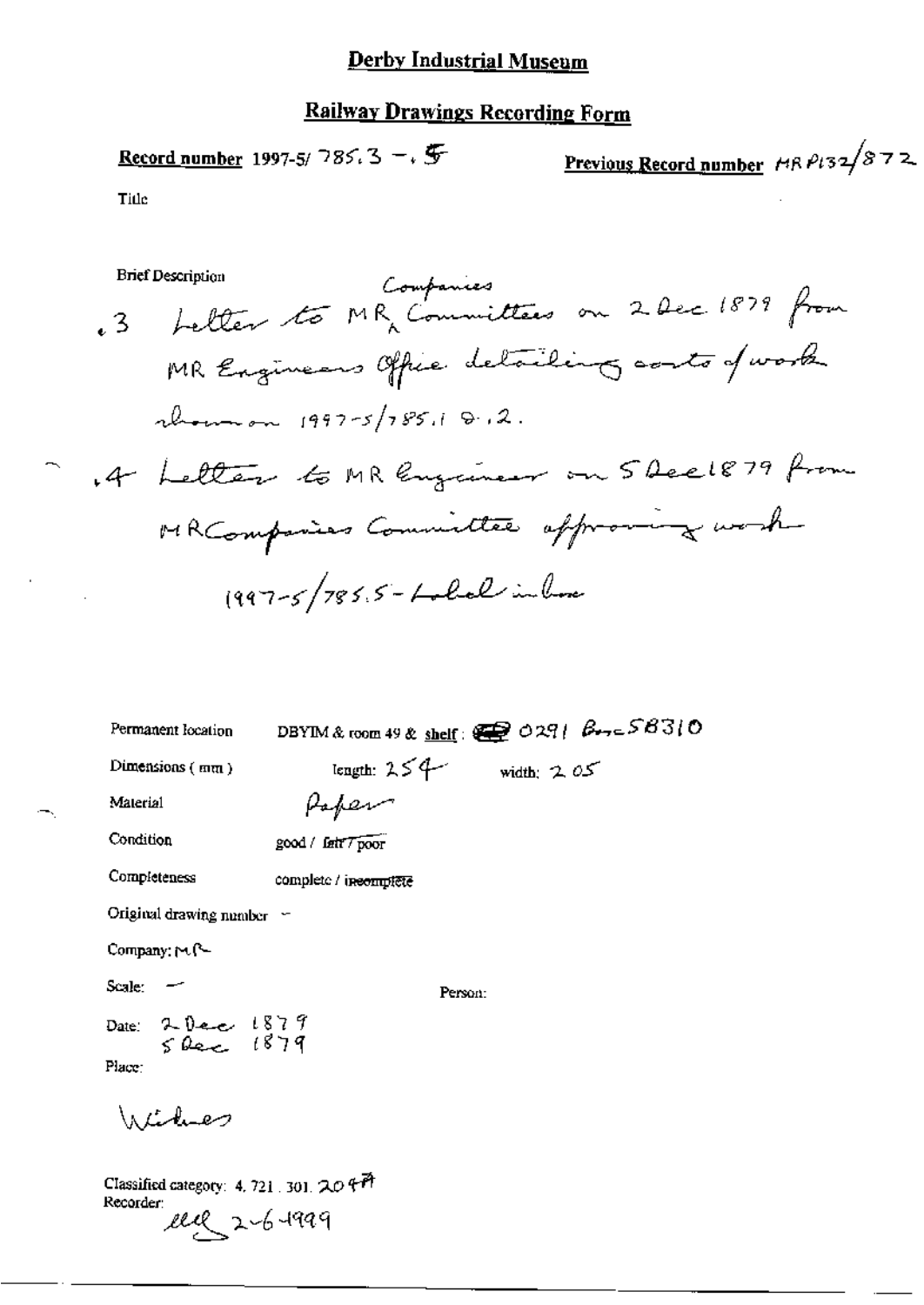# **Railway Drawings Recording Form**

# Record number 1997-5/762

Previous Record number HRP132/849

Title

 $\sim$ 

÷.

**Brief** 

| Description                     |                                               |
|---------------------------------|-----------------------------------------------|
|                                 | m<br>Plan of tracks at East Jem (West Jem / 1 |
| South saw toriangle, southwards |                                               |
| to Sullivans Crossing.          |                                               |

| Permanent Iocation                 | DBYIM & room 49 & shelf : $77$ |              |  |  |
|------------------------------------|--------------------------------|--------------|--|--|
| Dimensions $(mn)$                  | length: $1620$                 | width: $655$ |  |  |
| Material                           | <del>maxing folocie</del>      |              |  |  |
| Condition                          | good / fair + poor ==          |              |  |  |
| Completeness                       | complete / incomplete          |              |  |  |
| Original drawing number            |                                |              |  |  |
| Company:                           |                                |              |  |  |
| Scale: $1'' = 2c$ HAINS<br>Person: |                                |              |  |  |

Date:

Place:

Widnes

Classified category: 4, 721, 301,  $2044722078$ Recorder:  $11114 = 28/5/1999$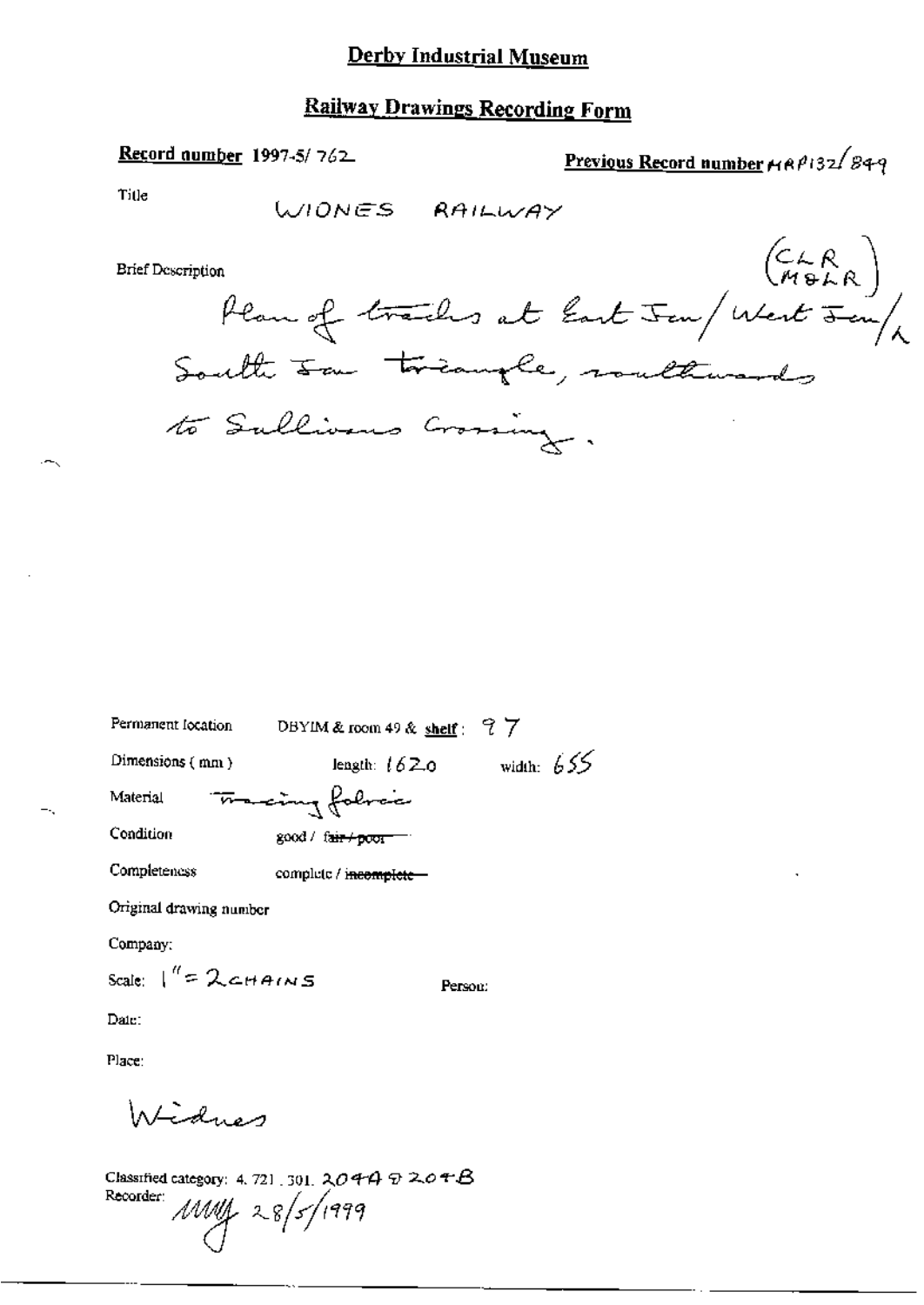### **Railway Drawings Recording Form**

### **Record number 1997-5/7/8.1**

Previous Record number  $mAP/32/804-$ 

Title

SHEPPIEDS AND MIBLAND RY 
$$
W10WES
$$

PROPOSED ENGINE SHED AND SIDINGS

**Brief Description** 



Permanent location

DBYIM & room 49 & shelf: 94-

Dimensions (mm)

length:  $2600$  width:  $580$ Tracing folice

Person:

Material Condition

good / fair-/-poor

Completeness complete / incomplete

Original drawing number

Company:  $M R$ 

Scale:  $1^{\prime\prime}$  = 40 Feet

Date:

Place:

Windney

Classified category: 4, 721, 301,  $7.04A$ ,  $704B$ Recorder une 9/9/1999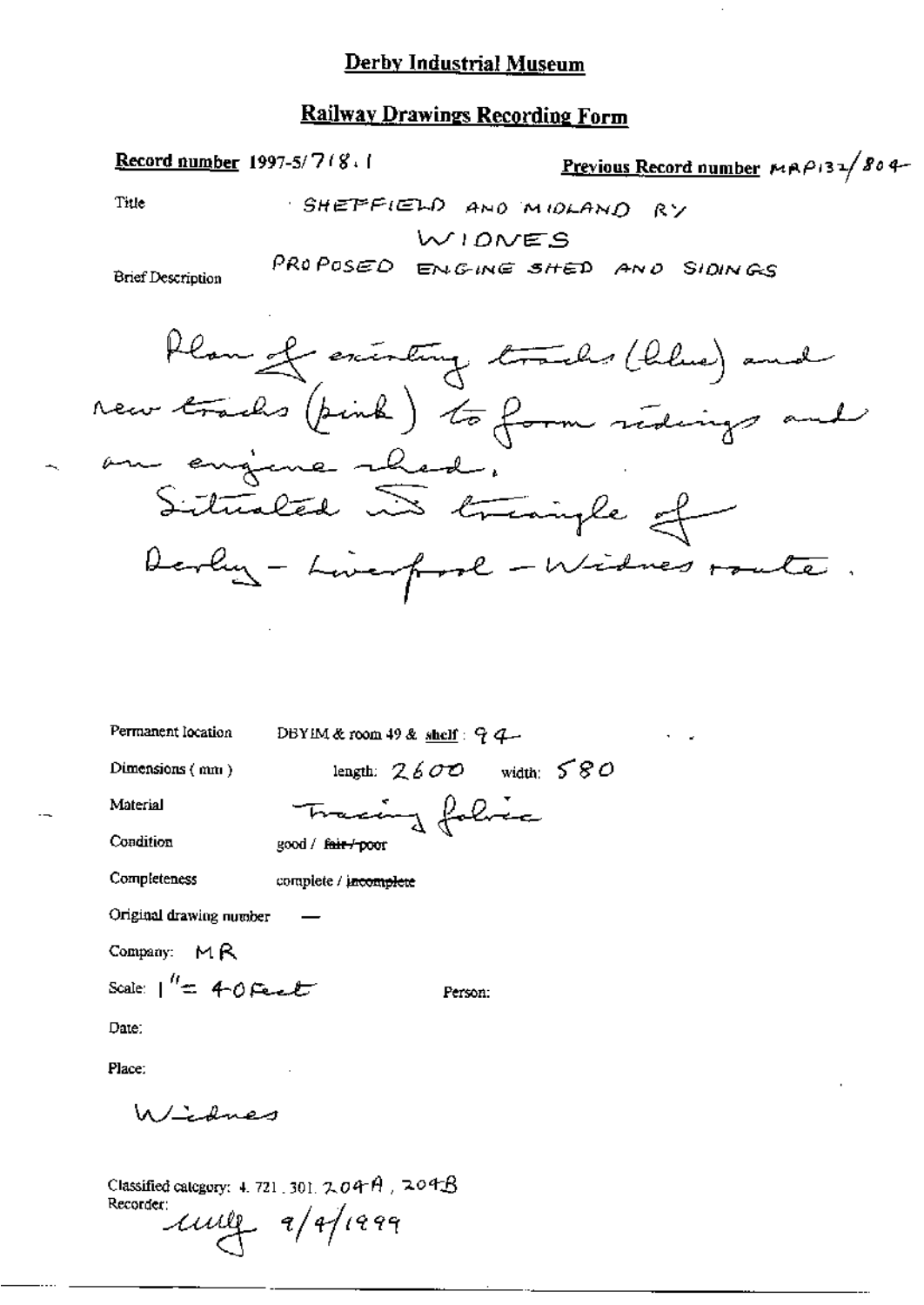# **Railway Drawings Recording Form**

Record number 1997-5/ $12.78$ 

<u>Previous Record number</u>  $MRPI32/817$ 

Title

Recorder;

**Brief Description** 

Golden Bowl Crossing & Fanhouse Lone Grassing - Rilkingtons Works

| Permanent location                             | 53<br>DBYIM & room # & shelf: |         |        |
|------------------------------------------------|-------------------------------|---------|--------|
| Dimensions (mm)                                | Iength:                       |         | width: |
| Material                                       |                               |         |        |
| Condition                                      | good / fair / poor            |         |        |
| Completeness                                   | complete / incomplete         |         |        |
| Original drawing number $204A$                 |                               |         |        |
| Company:                                       |                               |         |        |
| Scale:                                         |                               | Person: |        |
| Date:                                          |                               |         |        |
| Place:                                         |                               |         |        |
| Alidnes                                        |                               |         |        |
| Classified category: 4, 721, 301, $\sim$ 0 4 A |                               |         |        |

متهمهم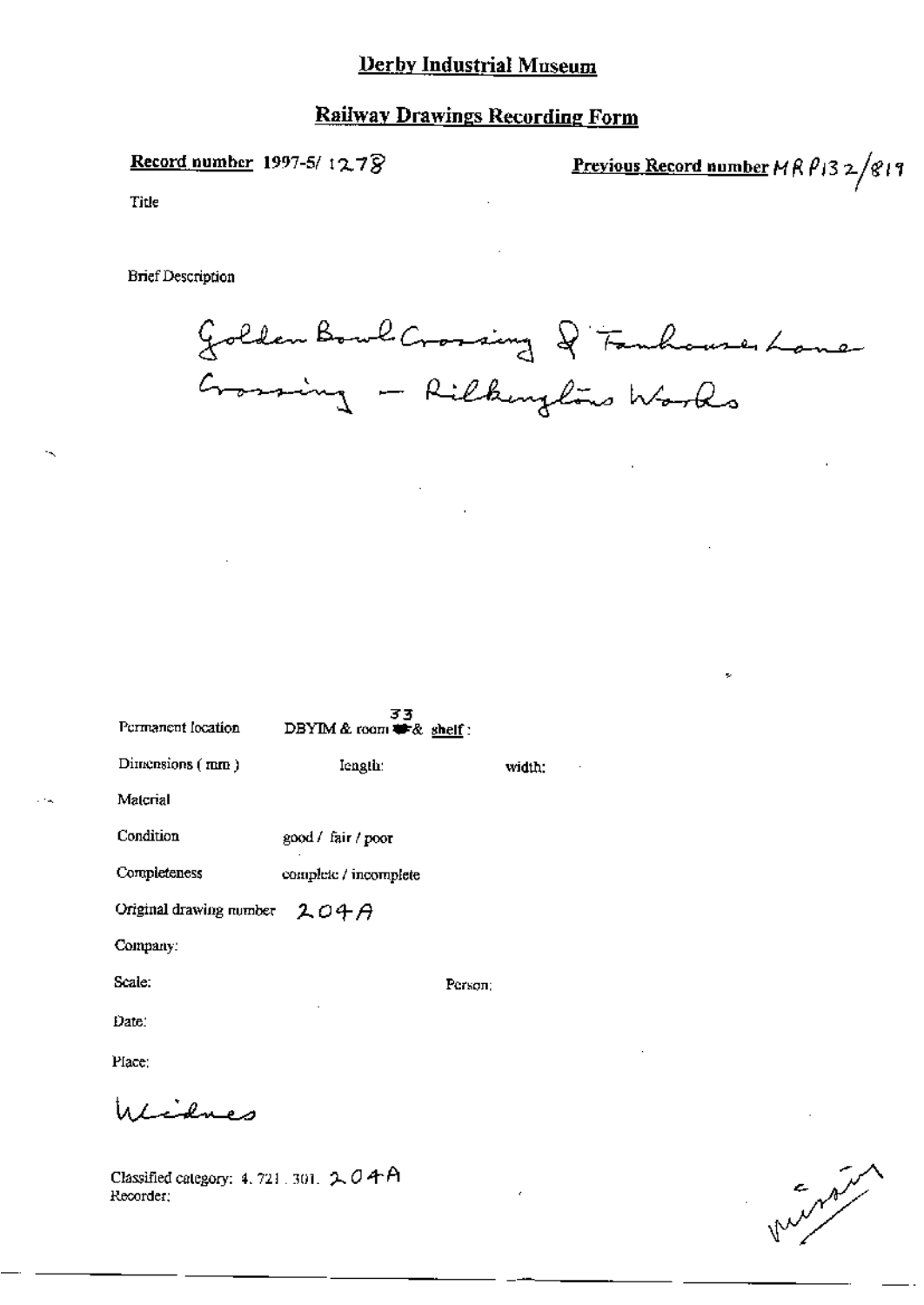### **Railway Drawings Recording Form**

**Record number 1997-5/718.2** 

**Previous Record number**  $MRP$   $32/804$ 

Title

**Brief Description** 

Plan of tracks part factories of Messos Rilhingtons and Sullivans, with Golden Bowl Crassing of Fanhouse Lane Craming: Rugine sled shown adjoint. Rife rates at Golden Bowl Growing aranked.

DBYIM & room 49 & shelf:  $94-$ Permanent location length:  $3/5$  width:  $190$ Dimensions (mm) Tracing folocie Material Condition good / fair / poor-Completeness complete / incomplete Original drawing number Company: Scale:  $1^{\prime\prime}$  = 40 Feret Person: Date: Place: Windnes

Classified category: 4.721.301. 204A, 204B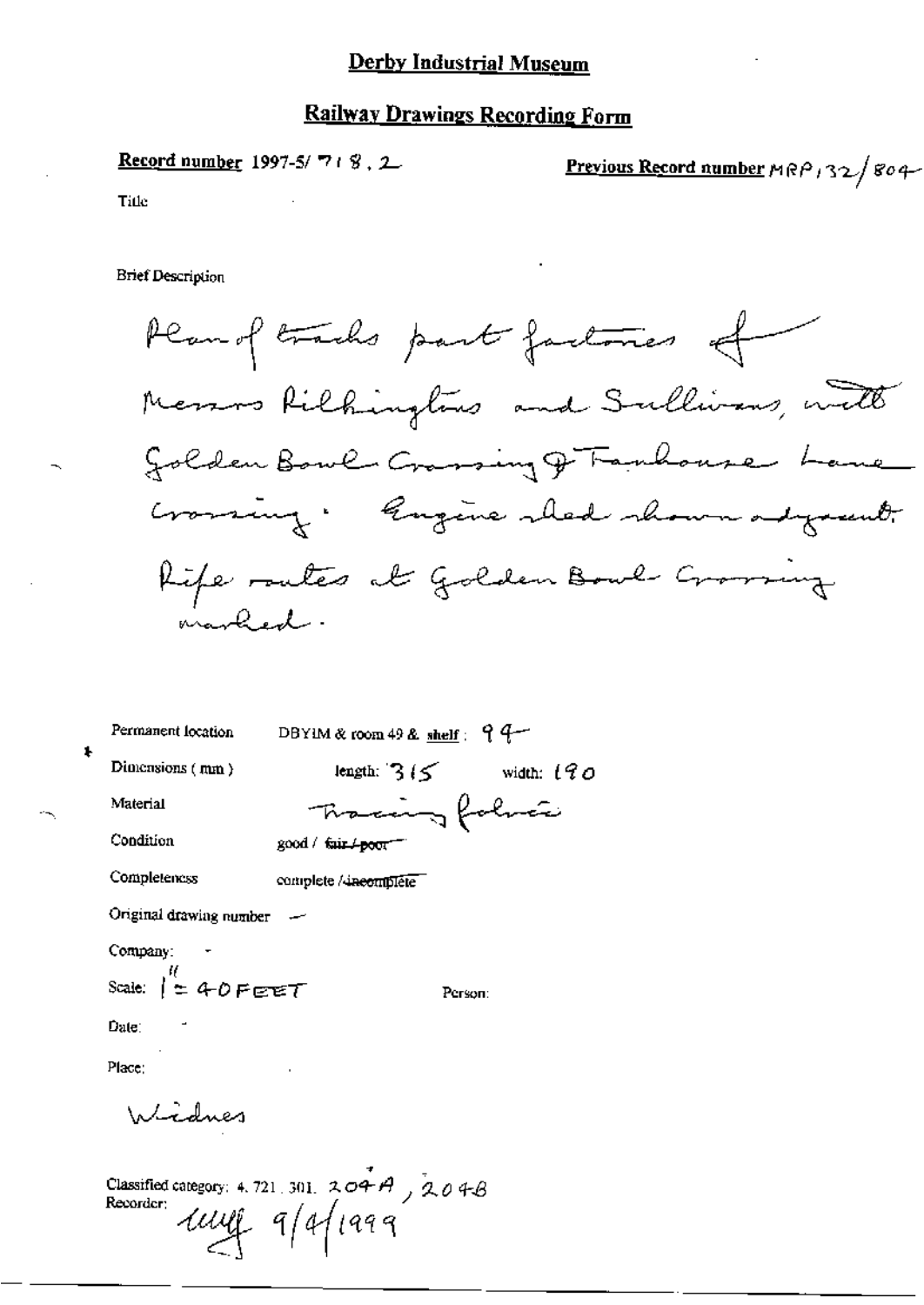## **Railway Drawings Recording Form**

Record number 1997-5/633.3

Previous Record number  $MRP/32/7/0$ 

Title

WIDNES RAILWAY

**Brief Description** 

bland elections with rections of

a poir of two story collages.

| Permanent focation       | DBYIM & room 49 & shelf: $87$                                                                                                                                                                                                                                                                                        |            |  |
|--------------------------|----------------------------------------------------------------------------------------------------------------------------------------------------------------------------------------------------------------------------------------------------------------------------------------------------------------------|------------|--|
| Dimensions $(mn)$        | length: $455$                                                                                                                                                                                                                                                                                                        | width: 500 |  |
| Material                 | Tracing proper on paper on folia                                                                                                                                                                                                                                                                                     |            |  |
| Condition                | $\text{good}/\text{f}$ $\text{f}$ $\text{f}$ $\text{p}$ $\text{f}$ $\text{f}$ $\text{f}$ $\text{f}$ $\text{f}$ $\text{f}$ $\text{f}$ $\text{f}$ $\text{f}$ $\text{f}$ $\text{f}$ $\text{f}$ $\text{f}$ $\text{f}$ $\text{f}$ $\text{f}$ $\text{f}$ $\text{f}$ $\text{f}$ $\text{f}$ $\text{f}$ $\text{f}$ $\text{f}$ |            |  |
| Completeness             | complete / incomplete                                                                                                                                                                                                                                                                                                |            |  |
| Original drawing number  |                                                                                                                                                                                                                                                                                                                      |            |  |
| Company. MP-             |                                                                                                                                                                                                                                                                                                                      |            |  |
| Scale: $\int'' = 8$ FEET | Person:                                                                                                                                                                                                                                                                                                              |            |  |
| Date: 17 Sept 1879       |                                                                                                                                                                                                                                                                                                                      |            |  |
| Place:                   |                                                                                                                                                                                                                                                                                                                      |            |  |
| Wirlwer                  |                                                                                                                                                                                                                                                                                                                      |            |  |

2, 04<br>Classified category: 4, 721, 301,  $\overline{2.04}$ Recorder  $wdt$   $\sim$  10/1998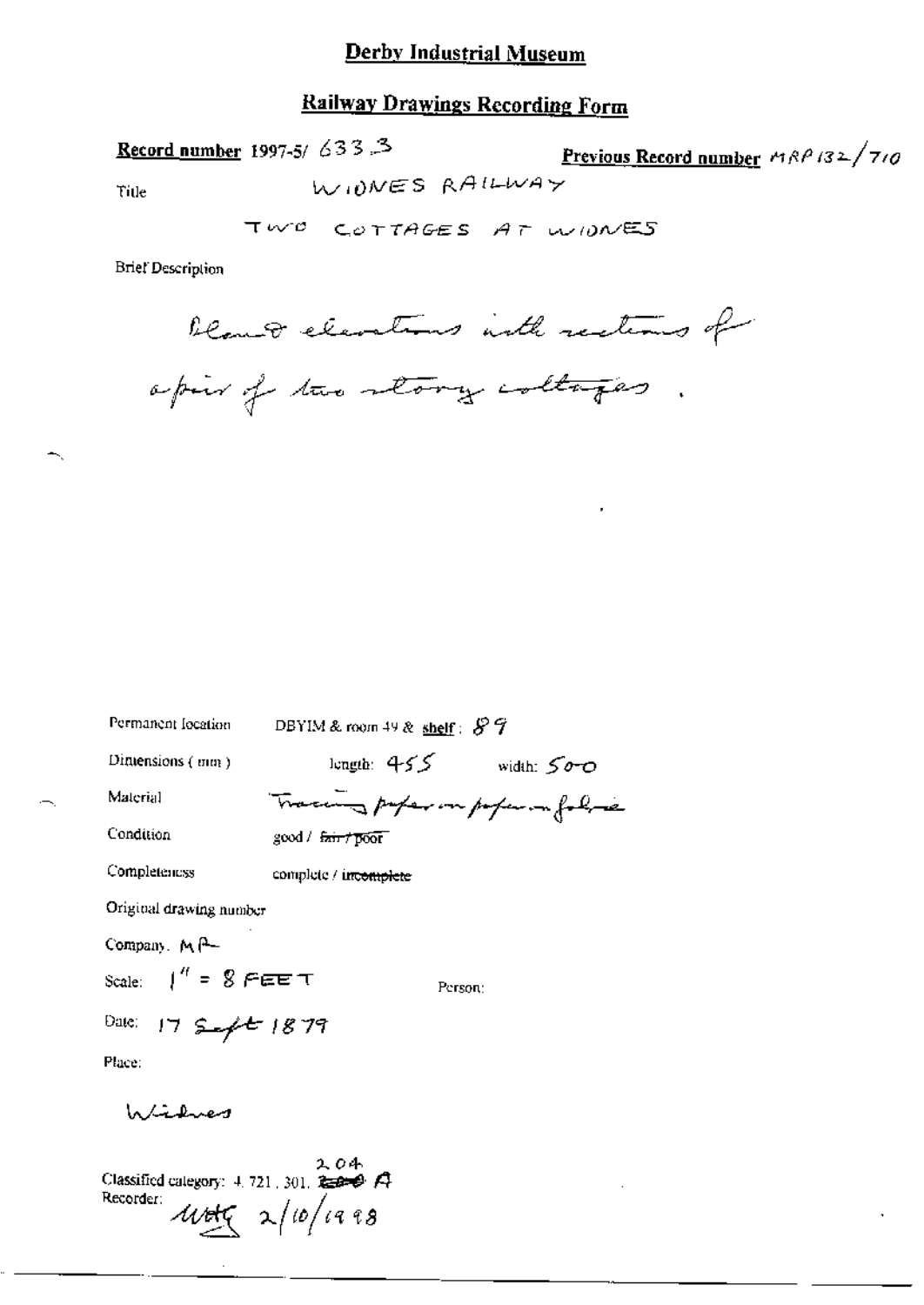## **Railway Drawings Recording Form**

Previous Record number  $\sqrt{710}$ Record number 1997-5/ 633.4

Title

**Brief Description** 

Plan showing position from fortfordge over tracks at Faulance Louis level around Position of draws and L.C redding show.

| Permanent location                     | DBYIM & room 49 & shelf: $89$      |  |  |  |
|----------------------------------------|------------------------------------|--|--|--|
| Dimensions (mm)                        | Iength: $485$ width: $485$         |  |  |  |
| Material                               | Tracing proper in proper in folice |  |  |  |
| Condition                              | good / fair / poor                 |  |  |  |
| Completeness                           | complete / incomplete              |  |  |  |
| Original drawing number                |                                    |  |  |  |
| Company $H \mathcal{R}$                |                                    |  |  |  |
| Scale: $1'' = 10$ FeM $\pm$<br>Person: |                                    |  |  |  |
| Date :                                 |                                    |  |  |  |
| Place:                                 |                                    |  |  |  |
| سيستمش                                 |                                    |  |  |  |
|                                        | 204                                |  |  |  |

Classified category: 4, 721, 301,  $\leftrightarrow$   $\leftrightarrow$   $\rightarrow$   $\rightarrow$ 

Recorder:  $\mu$  $\mu$  $\alpha$  $\alpha$   $\alpha$  /10/1998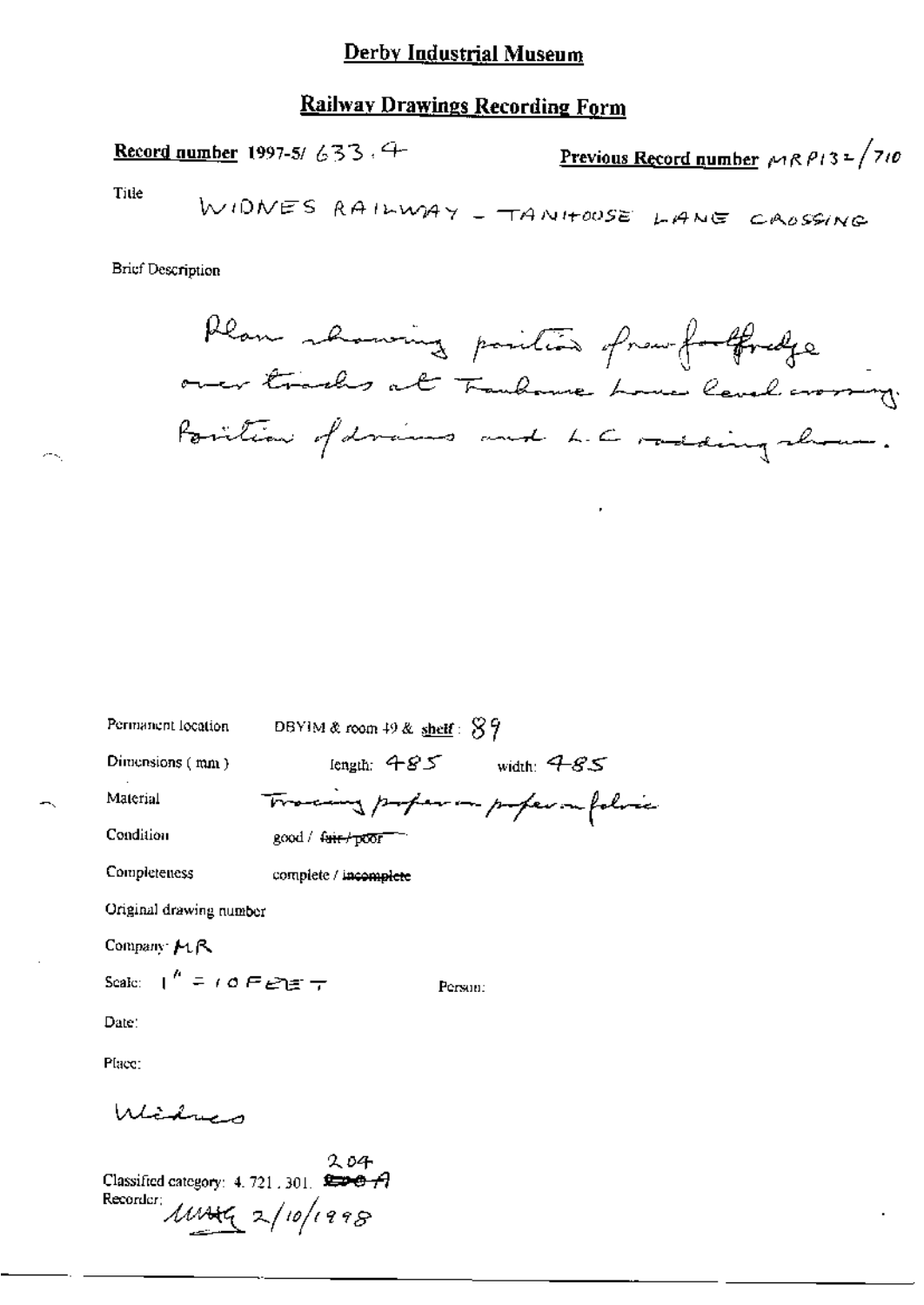## **Railway Drawings Recording Form**

Record number 1997-5/633,  $\ell$ 

Previous Record number  $A R \rho$ 132/710

Title

WIONES RAILWAY

ENGINE SHED AT WIDNES

**Brief Description** 

flom & clausting with redens of migle mode engine shed

| Permanent location                             | DBYIM & room 49 & shelf: $89$    |
|------------------------------------------------|----------------------------------|
| Dimensions $(mn)$                              | length: $995$<br>width: $635$    |
| Material                                       | Tracing paper on poper on falses |
| Condition                                      | good / fair / peor-              |
| Completeness                                   | complete / incomplete-           |
| Original drawing number                        |                                  |
| Company: $M R$                                 |                                  |
| Scale: $1'' = 8777$                            | Person:                          |
| Date: $17$ Seft $1879$                         |                                  |
| Place:                                         |                                  |
| مصطبحا                                         |                                  |
| Classified category: $4.721 - 301 = 4.6 + 6.6$ |                                  |

Recorder  $\mu$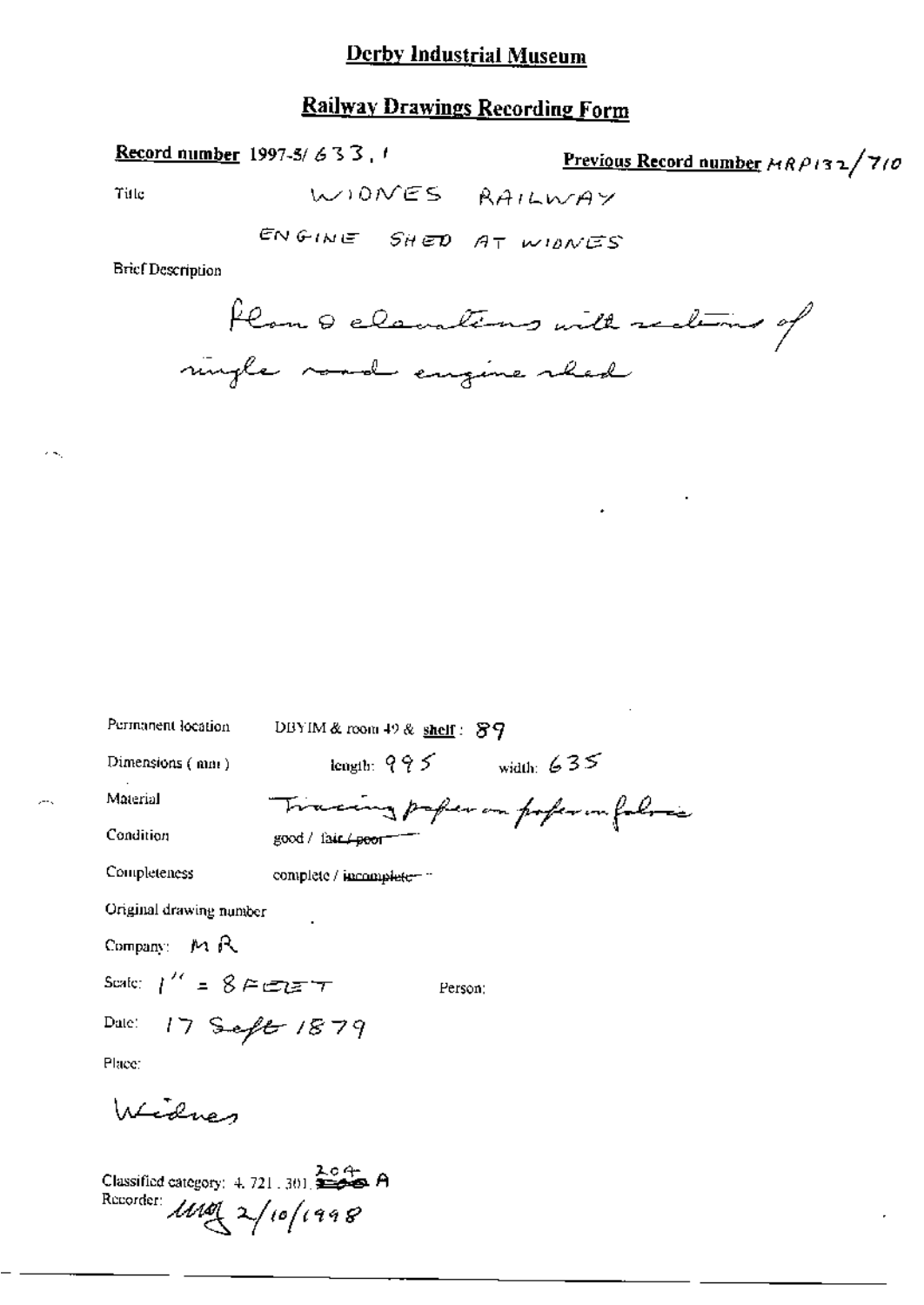# **Railway Drawings Recording Form**

Record number 1997-5/  $633.2$ 

Previous Record number  $MRP/32/710$ 

Title

GOODS WAREHOUSE AT WIDNES

WIONES RAILWAY

**Brief Description** 

Plan & elevations with realions of

single track goods workback.

| Permanent location           | DRYIM & room 49 & shelf: $87$    |  |  |
|------------------------------|----------------------------------|--|--|
| Dimensions $(mn)$            | width: $605$<br>length: $9\,80$  |  |  |
| Material                     | Tracing poper on poper on folice |  |  |
| Condition                    | good fair poor Corner tom        |  |  |
| Completeness                 | complete / incomplete            |  |  |
| Original drawing number      | , 309                            |  |  |
| Company: PL P                |                                  |  |  |
| Scale: $1'' = 8$ Fere $\tau$ | Person:                          |  |  |
| Date: 17 Sept 1879           |                                  |  |  |
| Place:                       |                                  |  |  |

Windnes

Classified category:  $4.721 \cdot 301$ ,  $2.04$ <br>P Recorder:  $4456 \times 100/1998$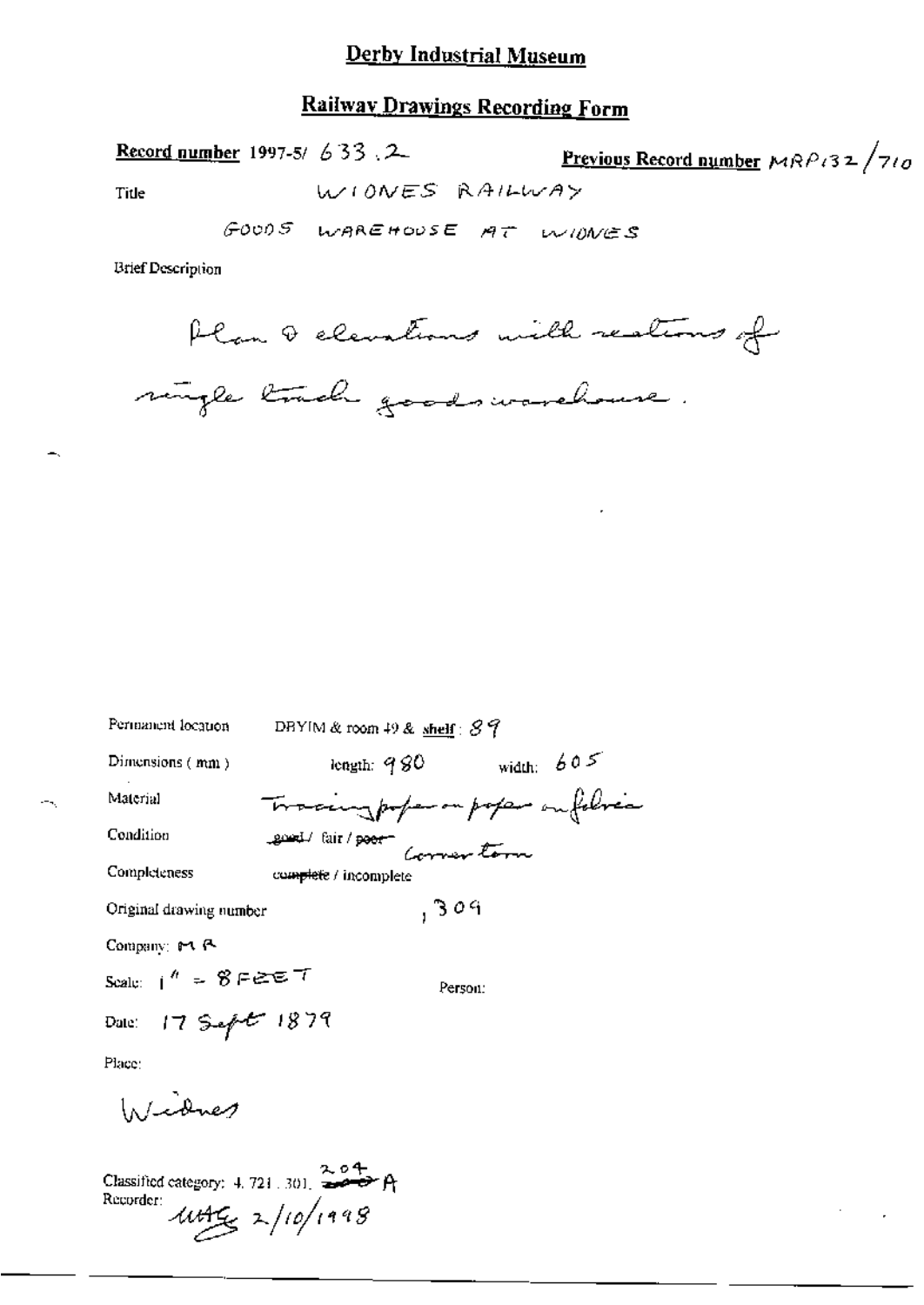# **Railway Drawings Recording Form**

Record number 1997-5/924-

Previous Record number MRP132/1021

Title

**Brief Description** 

Permanent location DBYIM & room 49 & shelf : [29

Dimensions (mm)

length:  $2160$  width:  $540$ 

Person:

Material

Francing folice

complete / incomplete ==

Condition

good / fair / poor

Original drawing number

Company: 44 P

Completeness

Scale:  $1^{\prime\prime}$  = 2 corrans

Date:

Place:

Widnes

Classified category: 4.721, 301, 2049<br>Recorder:<br> $\mathcal{U}\mathcal{U}\leftarrow 15/10/1999$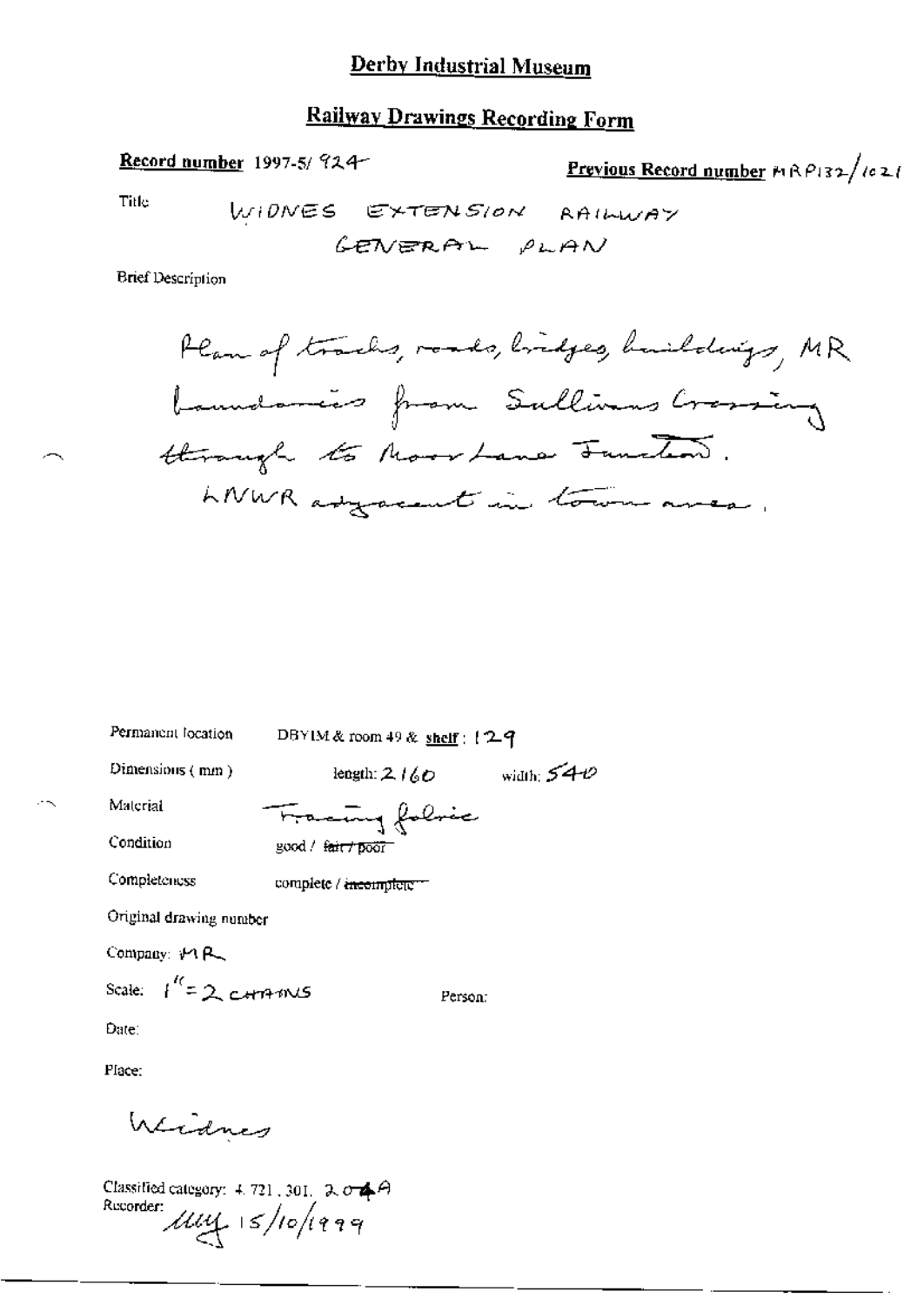# **Railway Drawings Recording Form**

SHEFFIELO AND MIDLAND RY<br>SHEFFIELO AND MIDLAND RY Record number 1997-5/767 Title WIDNES c5  $\sim$  and  $\sim$ 

**Brief Description** 

| Permanent location              | DBYIM & room 49 & shelf: $9 \ \ 7$ |
|---------------------------------|------------------------------------|
| Dimensions $(mn)$               | length: $2.815$<br>width: $365$    |
| Material                        | Facing folice                      |
| Condition                       | good / fair <del>7 poor</del>      |
| Completeness                    | complete / incomplete.             |
| Original drawing number         | ,856                               |
|                                 | Company: \$ Sheffield & Medland    |
| Scale: $1'' = 40$ FEET          | Person:                            |
| $Q_tE1875$<br>$\textbf{Date}$ : |                                    |

Place:

Widnes

Classified category: 4, 721, 301,  $20944$ ,  $2097$ Recorder;

 $100 \times 28$ /5/1999